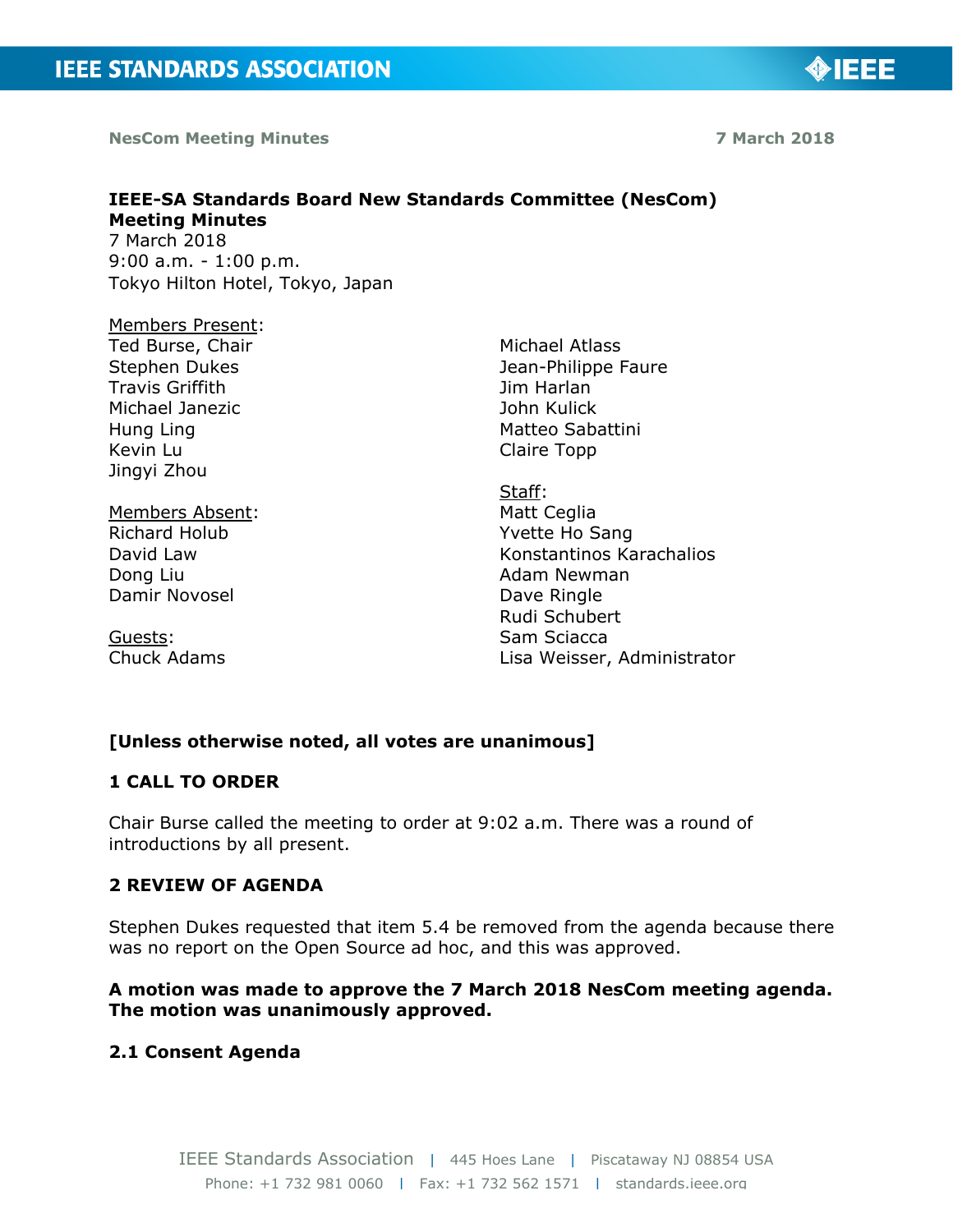### **2.1.1 Withdrawal Requests**

There were no withdrawal requests on this agenda.

## **3 PARS FOR DISCUSSION**

#### **3.1 Modified PARs**

IEEE Industry Applications Society/Technical Books Coordinating Committee

#### **P3004.7**

Recommended Practice for the Protection of Conductors Used in Industrial and Commercial Power Systems

*Recommendation: Approve modified PAR*

IEEE Microwave Theory and Techniques Society/Standards Coordinating Committee

#### **P1765**

Trial-Use Recommended Practice for Estimating the Uncertainty in Error Vector Magnitude of Measured Digitally Modulated Signals for Wireless Communications *Recommendation: Approve modified PAR (5 in favor, 1 recuse [Janezic])*

IEEE Power and Energy Society/Energy Development & Power Generation

#### **P2775**

Technical Guide for Smart Hydroelectric Power Plant *Recommendation: Approve modified PAR*

#### **3.2 Extension Requests**

IEEE Power and Energy Society/Nuclear Power Engineering

#### **P2411**

Human Factors Engineering Guide for the Validation of System Designs and Integrated Systems Operations at Nuclear Facilities *Recommendation: Approve request for an extension until December 2020*

#### **3.3 New PARs**

IEEE Engineering in Medicine and Biology Society/Standards Committee

#### **P2727**

Standard for General Vocabulary for Conformity Assessment of Medical Devices with Measuring Function *Recommendation: Approve new PAR until December 2022*

#### **P2727.1**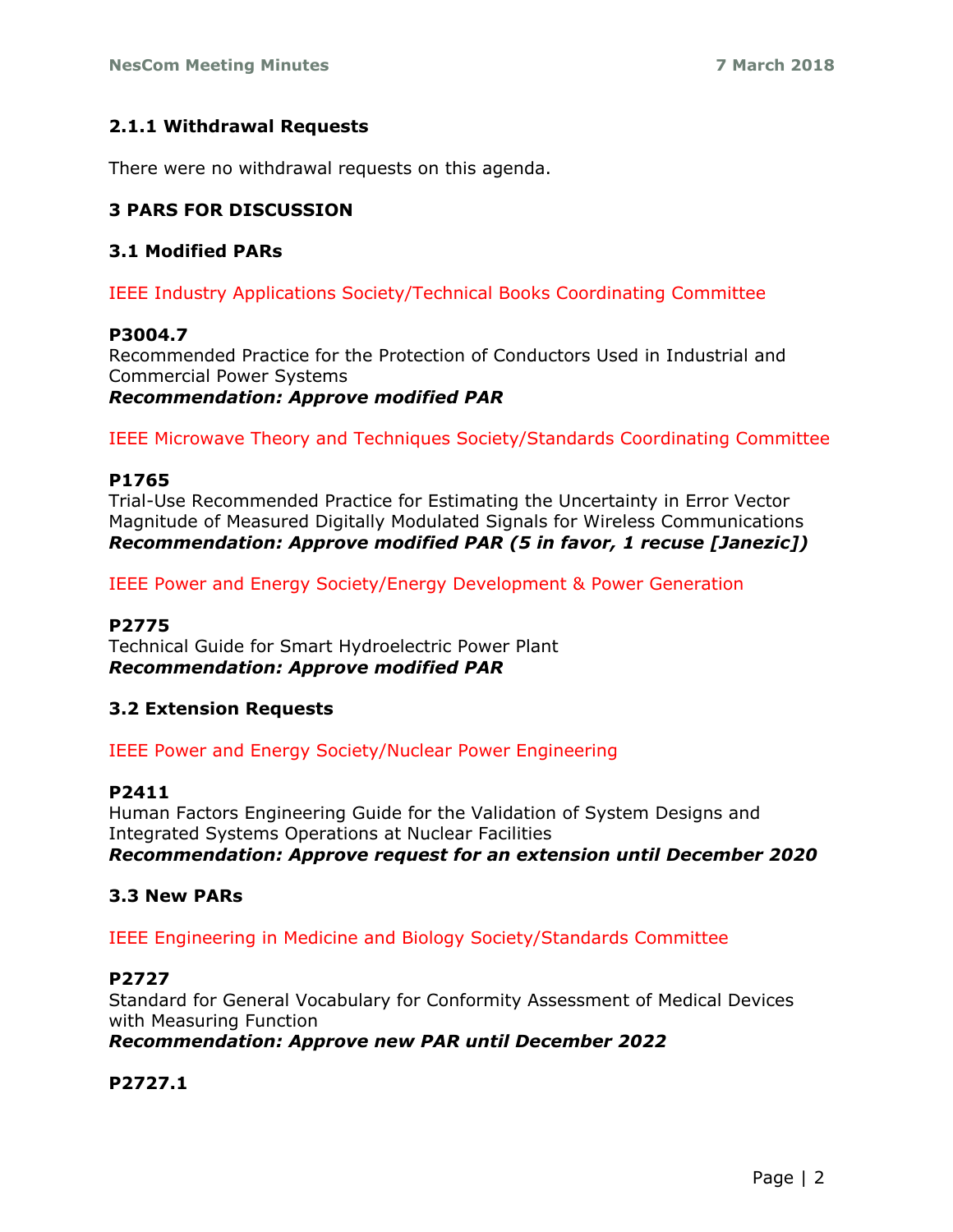Standard for Conformity Assessment Testing of Cardiac Defibrillators for Legal Metrology Purposes

### *Recommendation: Approve new PAR until December 2022*

### **P2730**

Standard for Classification, Terminologies, and Definitions of Medical Robots *Recommendation: Approve new PAR until December 2022*

IEEE Industrial Electronics Society/Industrial Electronics Society Standards **Committee** 

#### **P2668**

Standard for Maturity Index of Internet-of-things: Evaluation, Grading and Ranking *Recommendation: Approve new PAR until December 2022*

IEEE Power and Energy Society/Insulated Conductors

### **P1511.2**

Guide for Investigating and Analyzing Failures of Joints on Extruded Shielded Power Cables on Systems Rated 5 kV through 46 kV *Recommendation: Approve new PAR until December 2022*

IEEE Power and Energy Society/Power System Communications and Cybersecurity

#### **P2658**

Guide for Cybersecurity Testing in Electric Power Systems *Recommendation: Approve new PAR until December 2022*

IEEE Power and Energy Society/Power System Relaying and Control

#### **P2030.100.1**

Monitoring and Diagnostics of IEC 61850 Generic Object Oriented Status Event (GOOSE) and Sampled Values Based Systems *Recommendation: Approve new PAR until December 2022*

#### **PC37.300**

Guide for Centralized Protection and Control (CPC) Systems within a Substation *Recommendation: Approve new PAR until December 2022*

IEEE Power and Energy Society/Transmission and Distribution

### **P2030.11**

Distributed Energy Resources Management Systems (DERMS) Functional **Specification** 

*Recommendation: Approve new PAR until December 2022*

#### **P2745.1**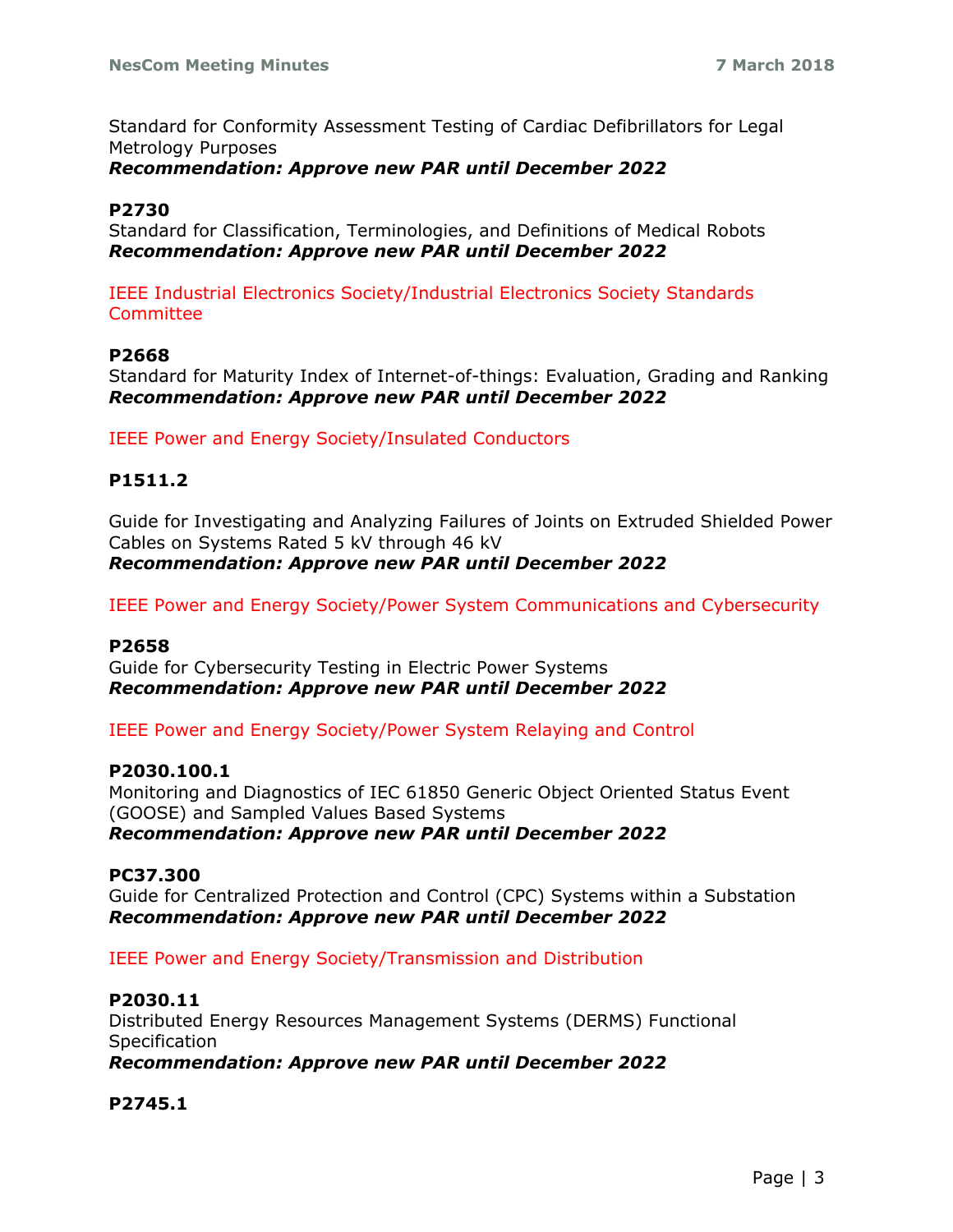Guide for Technology of Unified Power Flow Controller Using Modular Multilevel Converter: Part 1 Functions

### *Recommendation: Approve new PAR until December 2022*

### **P2745.2**

Guide for Technology of Unified Power Flow Controller Using Modular Multilevel Converter: Part 2 Terminology

### *Recommendation: Approve new PAR until December 2022*

### **P2745.3**

Guide for Technology of Unified Power Flow Controller Using Modular Multilevel Converter: Part 3 Thyristor Bypass Switch

### *Recommendation: Approve new PAR until December 2022*

### **P2746**

Guide for Evaluating AC Interference on Linear Facilities Co-Located Near Transmission Lines

*Recommendation: Approve new PAR until December 2022*

### IEEE Power and Energy Society/Transformers

### **PC57.166**

Guide for Acceptance and Maintenance of Insulating Liquids in Transformers and Related Equipment

*Recommendation: Approve new PAR until December 2022*

IEEE-SASB Coordinating Committees/SCC21 - Fuel Cells, Photovoltaics, Dispersed Generation, and Energy Storage

## **P1547.9**

Guide to Using IEEE Standard 1547 for Interconnection of Energy Storage Distributed Energy Resources with Electric Power Systems *Recommendation: Approve new PAR until December 2022*

IEEE Vehicular Technology Society/Rail Transportation Standards Committee

#### **P2752**

Guide for Multi-Point Grounding System of Trains in Electrified Railway *Recommendation: Approve new PAR until December 2022*

## **P2753**

Guide for the Measurement of Pantograph Off-Line and Evaluation of Current Collection Performance for High Speed Railway *Recommendation: Approve new PAR until December 2022*

#### **3.4 PARs for the Revision of Standards**

IEEE Computer Society/Design Automation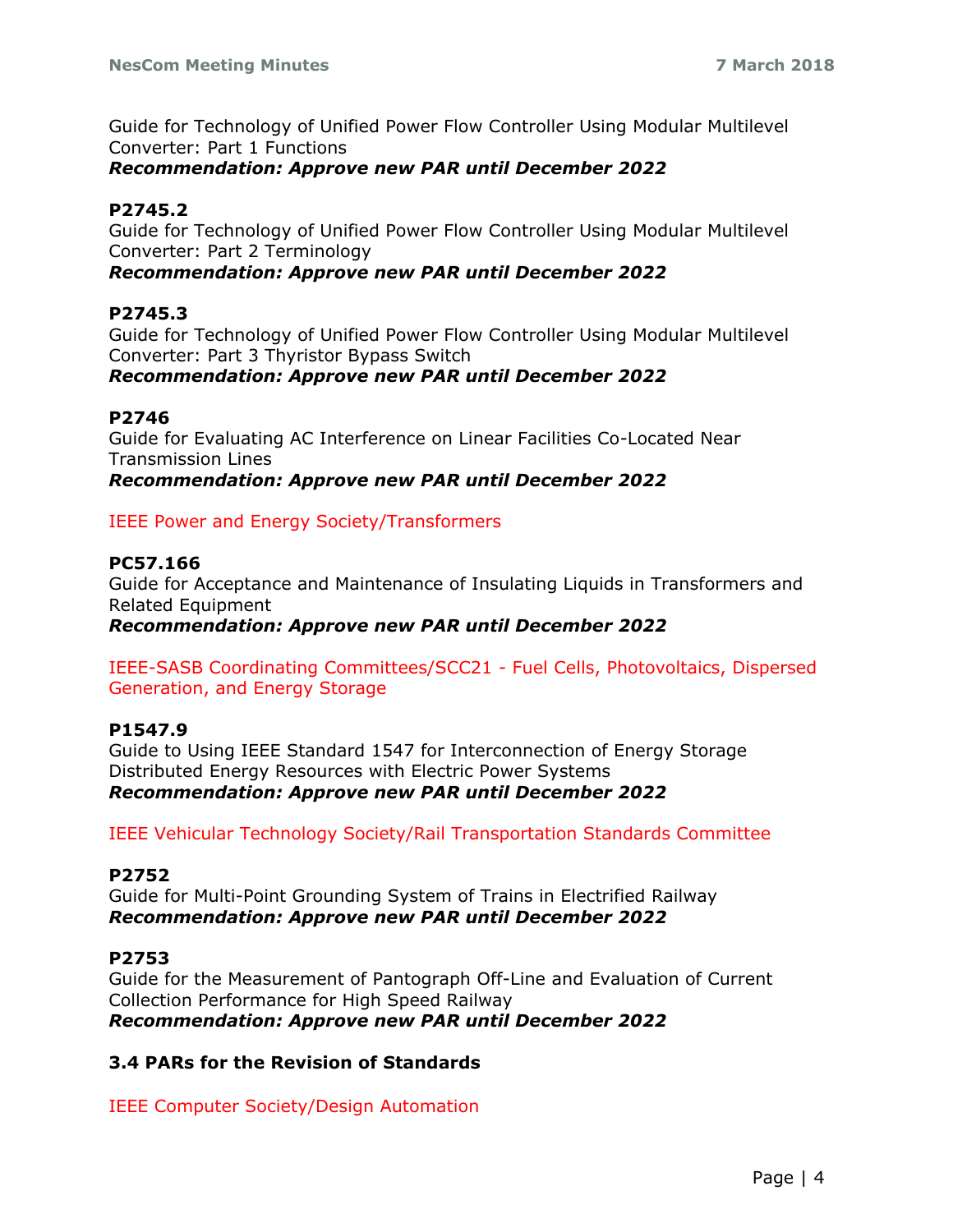### **P2401**

Standard Format for LSI-Package-Board Interoperable Design *Recommendation: Approve PAR for the revision of a standard until December 2022*

IEEE Computer Society/Learning Technology

## **P1484.11.3**

Standard for Learning Technology Extensible Markup Language (XML) Schema Binding for Data Model for Content Object Communication

### *Recommendation: Approve PAR for the revision of a standard until December 2022*

## **P1484.12.3**

Standard for Extensible Markup Language (XML) Schema Definition Language Binding for Learning Object Metadata

*Recommendation: Approve PAR for the revision of a standard until December 2022*

IEEE Engineering in Medicine and Biology Society/IEEE 11073 Standards **Committee** 

## **P11073-10442**

Health Informatics - Personal Health Device Communication Part 10442: Device Specialization - Strength Fitness Equipment

*Recommendation: Approve PAR for the revision of a standard until December 2022*

IEEE Power and Energy Society/Electric Machinery

## **PC50.12**

Standard for 50 Hz and 60 Hz Synchronous Generators and Generator/Motors Coupled to Hydraulic Turbines and Rated 5 MVA and Above *Recommendation: Approve PAR for the revision of a standard until December 2022*

## IEEE Power and Energy Society/Nuclear Power Engineering

## **P577**

Standard Requirements for Reliability Analysis in the Design and Operation of Safety Systems for Nuclear Power Generating Stations and Other Nuclear Facilities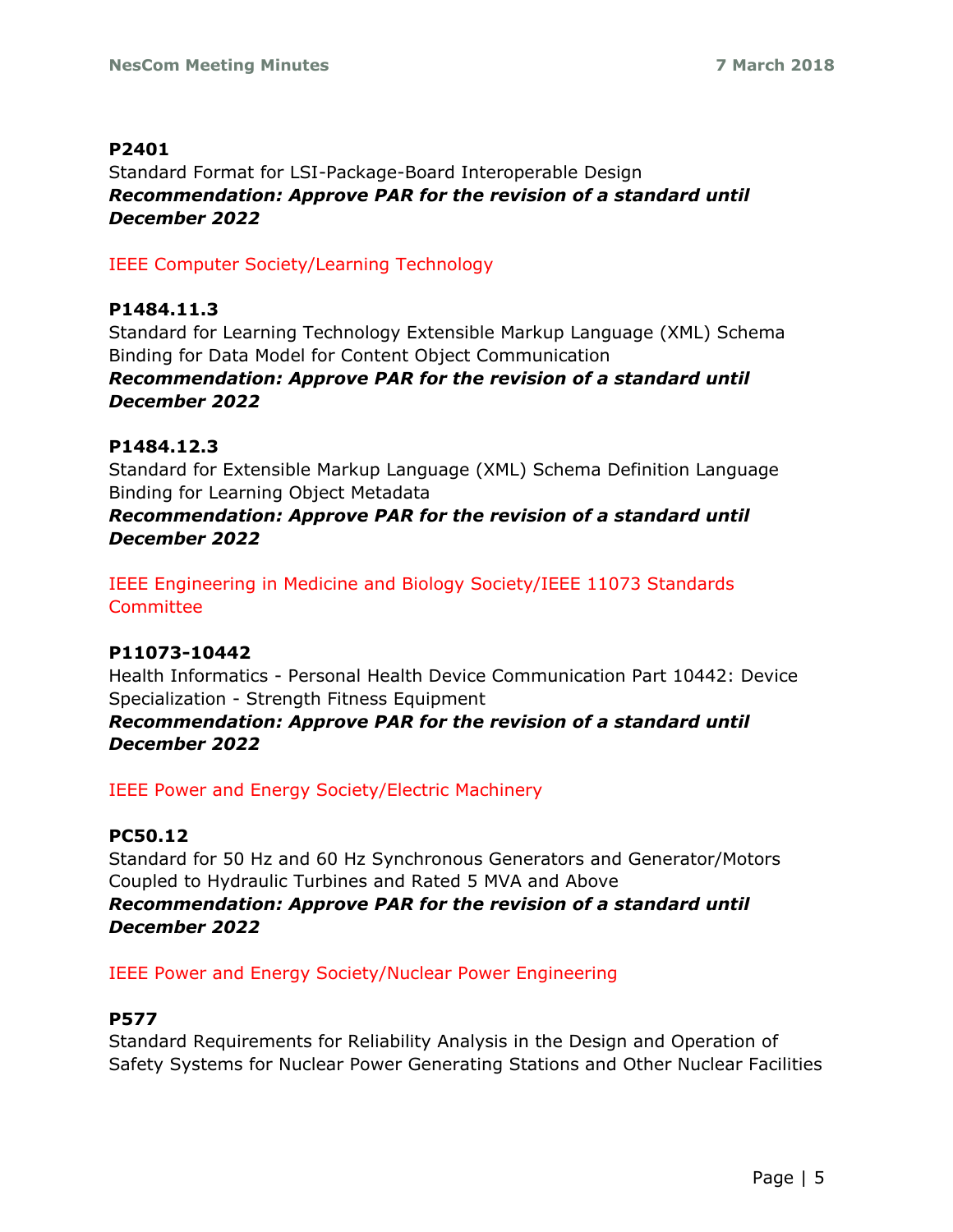# *Recommendation: Approve PAR for the revision of a standard until December 2022*

### **P765**

Standard for Preferred Power Supply (PPS) for Nuclear Power Generating Stations (NPGS)

*Recommendation: Approve PAR for the revision of a standard until December 2022*

IEEE Power and Energy Society/Substations

### **P525**

Guide for the Design and Installation of Cable Systems in Substations *Recommendation: Approve PAR for the revision of a standard until December 2022*

### **P837**

Standard for Qualifying Permanent Connections Used in Substation Grounding *Recommendation: Approve PAR for the revision of a standard until December 2022*

# **PC37.122**

Standard for High Voltage Gas-Insulated Substations Rated Above 52 kV *Recommendation: Approve PAR for the revision of a standard until December 2022*

IEEE Power and Energy Society/Transmission and Distribution

#### **P1695**

Guide to Understanding, Diagnosing, and Mitigating Stray and Contact Voltage *Recommendation: Approve PAR for the revision of a standard until December 2022*

## **4 OLD BUSINESS**

#### **4.1 Information - December 2017 NesCom Meeting Minutes Were Approved During the January 2018 NesCom Teleconference**

Lisa Weisser informed all in attendance that the minutes from the December 2017 NesCom meeting had been approved during the January 2018 NesCom teleconference because participants in that call were the 2017 NesCom members. Those minutes have been posted on the NesCom meeting information webpage.

#### **5 NEW BUSINESS**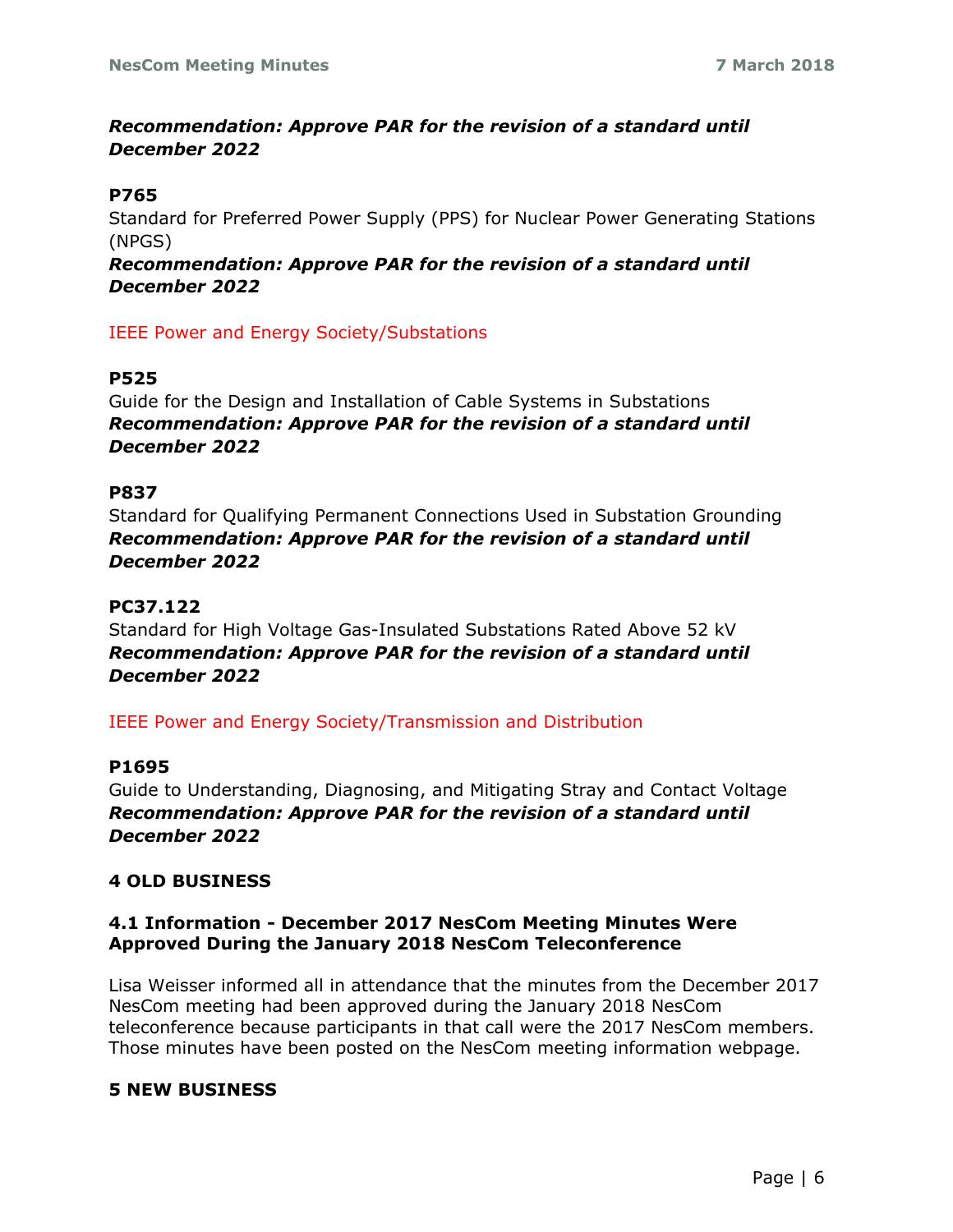## **5.1 General Data Protection Regulation (GDPR) Presentation - Yvette Ho Sang**

After it was determined that all in attendance heard this presentation during the previous day's meetings, it was agreed that there was no need to repeat the presentation and it was not presented during the NesCom meeting.

## **5.2 Future Adoptions of ISO/IEC Standards by IEEE - Sam Sciacca**

Sam Sciacca presented the background and some FAQs about IEEE-SA's recent decision to no longer adopt ISO or IEC Standards, effective immediately. ANSI recently notified IEEE of a change to the ANSI/IEEE license agreement for the sale of national adoptions of ISO and IEC standards. This change mandates that an adopted standard be labeled as a "U.S. national" standard and must include a U.S. national forward and national branding on each page, among other requirements, and it was determined to be inconsistent with IEEE's position as a global SDO. The preferred approach going forward will be Joint Development/Dual Logo agreements. There is a need to convey this information to Sponsors, future NesComs, and future IEEE-SA staff members (OPM and Governance) so there are no cases that slip through the cracks. Yvette Ho Sang explained that there is an internal process in place that should prevent this from happening because an agreement would have to be completed. There was consensus that, for now, this will be monitored informally, and there would be no addition to the NesCom Conventions or other P&Ps.

## **5.3 Discussion - Potential Additional 2018 NesCom Teleconference**

Lisa Weisser explained to NesCom that there was an opportunity to add a NesCom teleconference in Q3 2018, similar to what RevCom has done, in an attempt to even out the flow of PAR submittals and reviews toward the end of the year.

#### **Motion: NesCom to add a teleconference on 15 October 2018 with a submittal deadline of 6 September 2018. The motion was unanimously approved.**

#### **AI: Lisa Weisser to add the October NesCom teleconference in myProject and to the 2018 Governance meetings schedule, and also conduct a Doodle poll to determine the time for the call.**

## **5.4 Open Source Ad Hoc Report to NesCom - Steve Dukes**

This item was removed from the agenda as there was no report from the Open Source ad hoc.

## **5.5 Title and Scope Text Alignment with Numbering Policy for Multi-Part Standards - Jingyi Zhou**